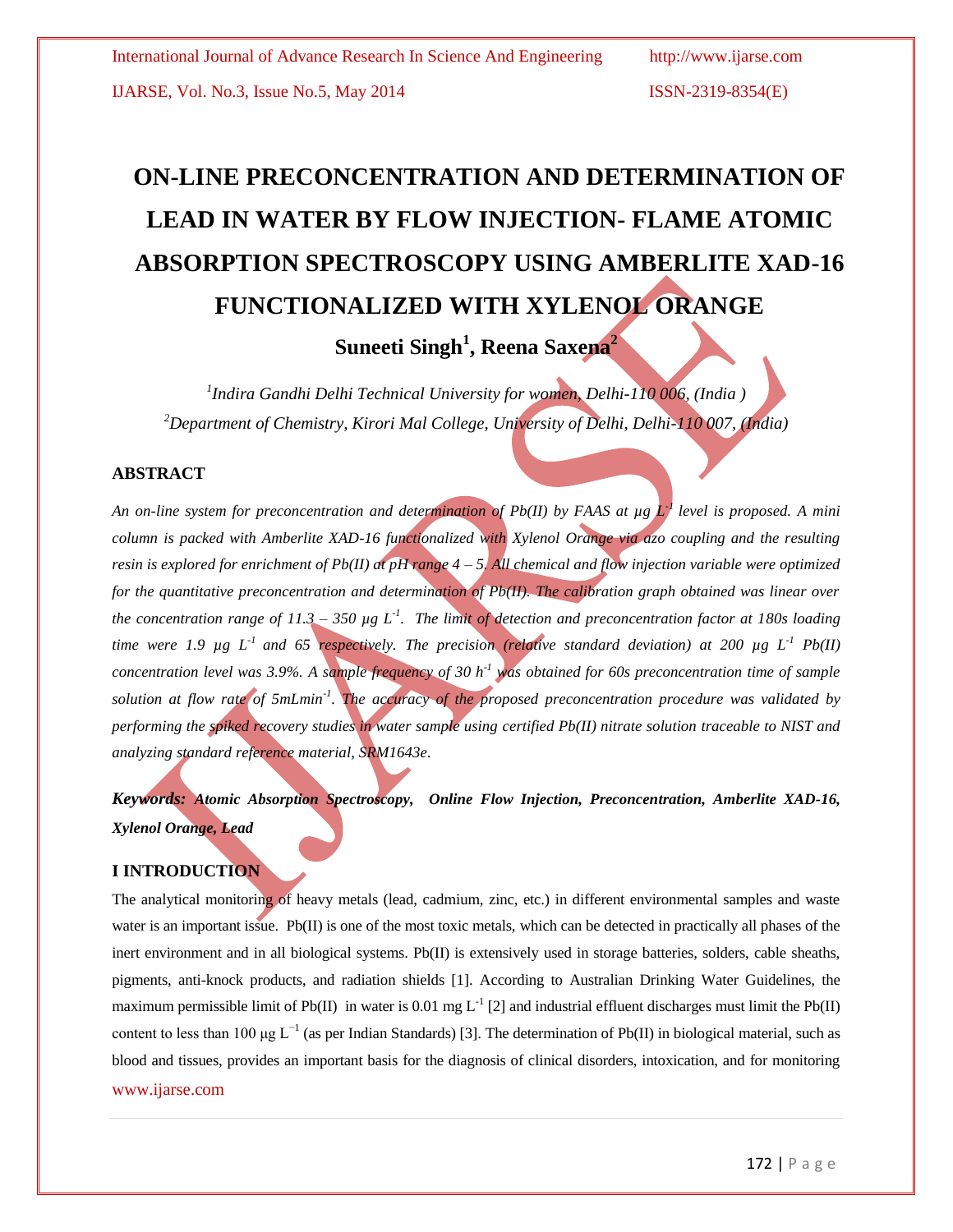www.ijarse.com environmental pollution. Even at very low concentrations, Pb(II) is toxic to animals and humans. As the limits for Pb(II) encountered in environmental samples are very low, one needs very sensitive analytical techniques of detection are required as Electrothermal Atomic Absorption Spectrometry (ETAAS) or Inductively Coupled Plasma Mass Spectrometry (ICP-MS), Inductively Coupled Plasma Optical Emission Spectrometry (ICPOES) and Flame Atomic Absorption Spectrometry (FAAS) are not sensitive enough for some determinations and hence may require the use of a preconcentration step in order to reach an appropriate detection level. Flame Atomic absorption spectrometric (FAAS) determinations are either insensitive (Flame) or nonselective due to pronounced matrix interference (Graphite furnace). Hence, preconcentration coupled to FAAS is often used, as it offers higher sensitivity, selectivity, better precision and accuracy. Conventional off-line preconcentration procedures, although effective, are usually time consuming, tedious and require large quantities of sample, reagents and results into contamination and analyte losses. On the other hand, flow injection (FI) methods provide an opportunity to avoid contamination and large reagent consumption by working with closed systems. In addition, FI methods offer higher sample throughput and much better precision and accuracy compared to off-line methods [4]. There is a critical need for preconcentration and separation of the trace metals from matrices prior to their determination due to their frequent presence in environmental samples and higher matrix interferences. The techniques which have been used for separation and preconcentration are coprecipitation, electrodeposition, liquid–liquid extraction, membrane filtration, ion exchange or solid phase extraction (SPE). Among all of these, solid phase extraction is the most suited for trace elements analysis. There are several types of solid phase extractor or ion exchanger, such as cation exchangers, anion exchangers, and chelating resins. Chelating resins are superior for preconcentration of trace metals because of its several major advantages, high enrichment factors, better removal of interfering ions, high performance and rate of reaction process, and the possibility of the combination with several detections methods [5]. The combination of flow injection on-line separation and preconcentration techniques using solid-phase reagents i.e. FIA-FAAS has proved to be of considerable interest in the last few years. This on-line solid phase extraction (SPE) in a flow injection (FI) system offers automation and advantages such as higher precision and accuracy as well as minimization of reagent and sample consumption. On-line SPE is based on the analyte adsorption onto appropriate SPE which may be in form of beads and are packed in the preconcentration column. It is followed by the elution of analyte and the passed to the detector like FAAS. The selectivity and sensitivity of the method can be improved by selecting a wide range of sorbent materials, chelating agents, and eluents. The major requirements of a sorbent are the ability of adsorbing a large number of elements over a wide pH range, fast sorption and elution, high sorption capacity and reusability. The use of chelating solid phase materials in flow injection system has been summarised in a review [6] written by Derya Kara. Various sorbents have recently been used for the on-line solid phase preconcentration and determination of metal ions by FAAS in different samples. Some of these sorbents are surface coated alumina [7], cellulose [8], activated carbon [9], silica nanoparticles [10] and Amberlite XAD resin. The most widely used support materials for this purpose are XAD-2[11, 12], XAD-4 [13] and XAD-16 [14] in the Amberlite XAD series. Amberlite XAD- 16 (polystyrene-divinylbenzene copolymer) [15] has an edge over these resins due to the high surface area in comparison to the XAD-2 and XAD-4 resins. The large surface area also makes it possible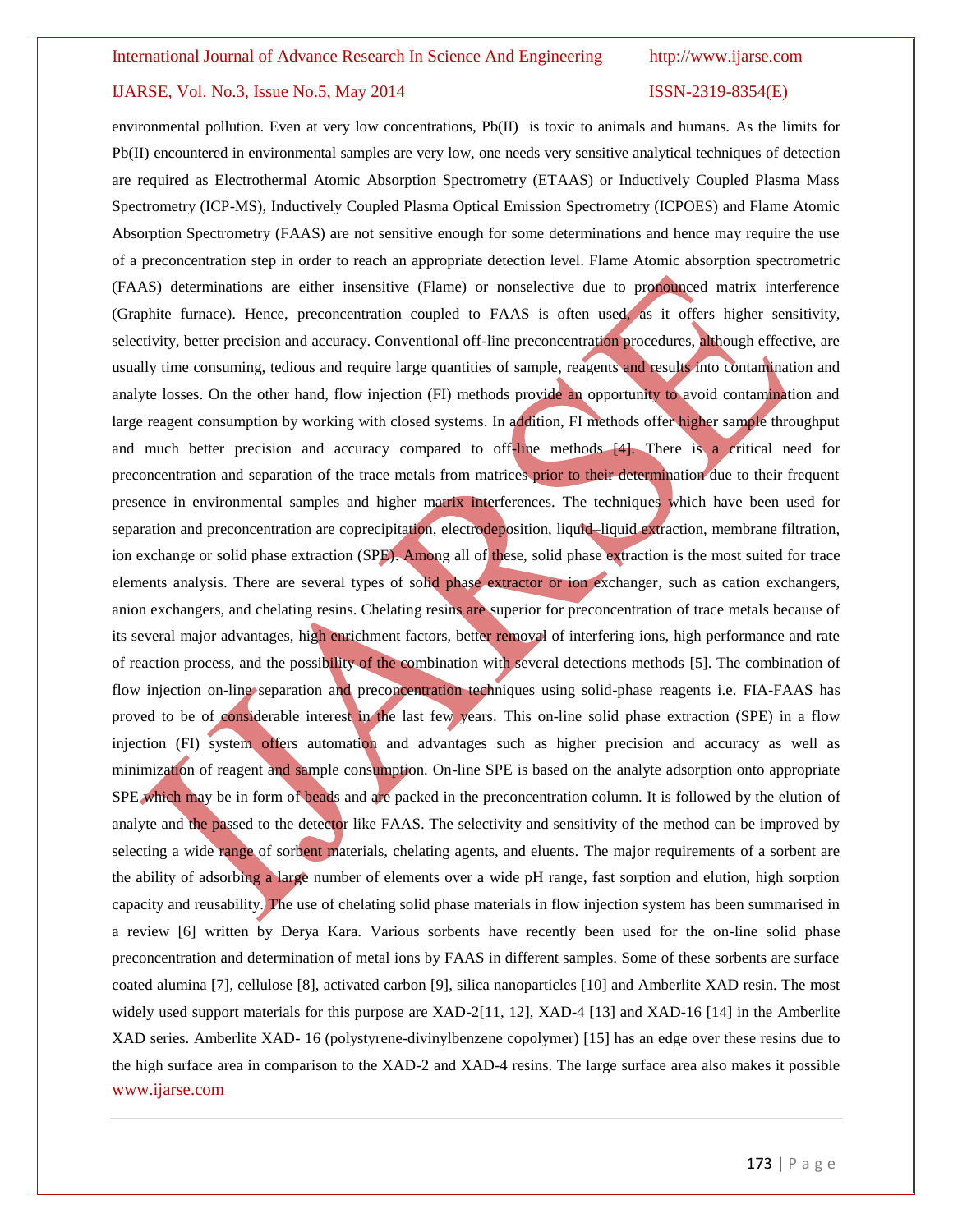to increase the number of chelating sites and to make them more accessible towards the adsorption of metal ions. The choice of a complexing ligand is of great importance here, as it directly influences selectivity of the sorbent, also the co-ordination geometry and the co-ordination of the metal ion together with charge and the size of the ion play an important role in obtaining selective sorbent. Xylenol Orange [16,17] was chosen as the chelating agent for this study due to its multi-dentate nature. In the present work an on-line preconcentration system is developed for the trace determination of Pb(II) in water samples using minicolumn packed with Xylenol Orange modified Amberlite XAD-16 in flow-injection (FI) system with flame atomic absorption spectroscopy (FAAS) for detection.

# **II EXPERIMENTAL**

### **2.1 Instrumentation**

A PerkinElmer (Shelton, CT, USA) FIAS-400, flow injection analysis system was coupled with AAnalyst<sup>TM</sup> 400, flame atomic absorption spectrometer for automatic processing of the method and operated in pre-concentration mode. The whole system was controlled by a personal computer and winlab32 (version 6.5.0.0266) application software. The FIAS-400 system consist of two peristaltic pumps P1, P2, a 5-port 2-position injection valve and a pre-concentration column[18]. It was connected to the spectrometer's nebuliser, using a short PTFE capillary 20.0 cm length and 0.35mm i.d., in order to minimise the dead volume and eluent dispersion. pH-meter (Elico Ltd, India) was used for pH measurements. CHNS Elemental analysis was carried out on an Elementor, Model Vario EL-III. Thermal analysis was carried out using a PerkinElmer Diamond DSC. IR spectra (4000-400 cm<sup>-1</sup>) were recorded on a Perkin Elmer, Model Spectrum RX-1.

# **2.2 Preparation of Standards, reagents and samples**

www.ijarse.com A 1000 mg L<sup>-1</sup> stock solution of Pb(II) was prepared by dissolving appropriate amount of analytical reagent grade Pb (II) nitrate in double distilled water ( Double Distillation unit-WDU-2000) and standardized titrimetically with EDTA before use. Standard solutions were prepared by dilution of the stock solutions with double distilled water. pH adjustments were made with acetate and phosphate buffers (1-5 mL). Mixture of 0.2mol L<sup>-1</sup> KCl, 0.2 mol L<sup>-1</sup> HCl, 0.1 mol  $L^1$ sodium acetate and 0.1 mol  $L^1$  acetic acid in appropriate ratio was used for making acidic buffer solutions. Buffer solution of  $pH 7$  was prepared by mixing 0.1M sodium hydroxide and  $KH_2PO_4$ . Basic buffer solutions were prepared by mixing 0.1 mol  $L^{-1}$  Na<sub>2</sub>HPO<sub>4</sub>, 0.1 mol  $L^{-1}$  HCl and 0.1 mol  $L^{-1}$  NaOH in appropriate ratio. The laboratory glassware's were kept overnight in a 10% (v/v) nitric acid solution, and was washed before use with deionized water. Double distilled water was used to wash the glassware and to prepare all solutions. Amberlite XAD-16 resin (Sigma – Aldrich) has surface area approximately 800  $m^2/g$ , its moisture holding capacity is 62-70% , Particle size is 20-60 mesh, pore diameter is 100 Å (mean pore size), and pore volume is 1.82 mL/g. Xylenol Orange used was of analytical reagent grade. All reagents used were at least of Analytical reagent Grade and were procured from E- Merck and Thomas Baker. Certified Pb (II) nitrate solution traceable to NIST was procured from E-Merck. Water samples were collected from Rishikesh (U.P), Mayapuri industrial area and from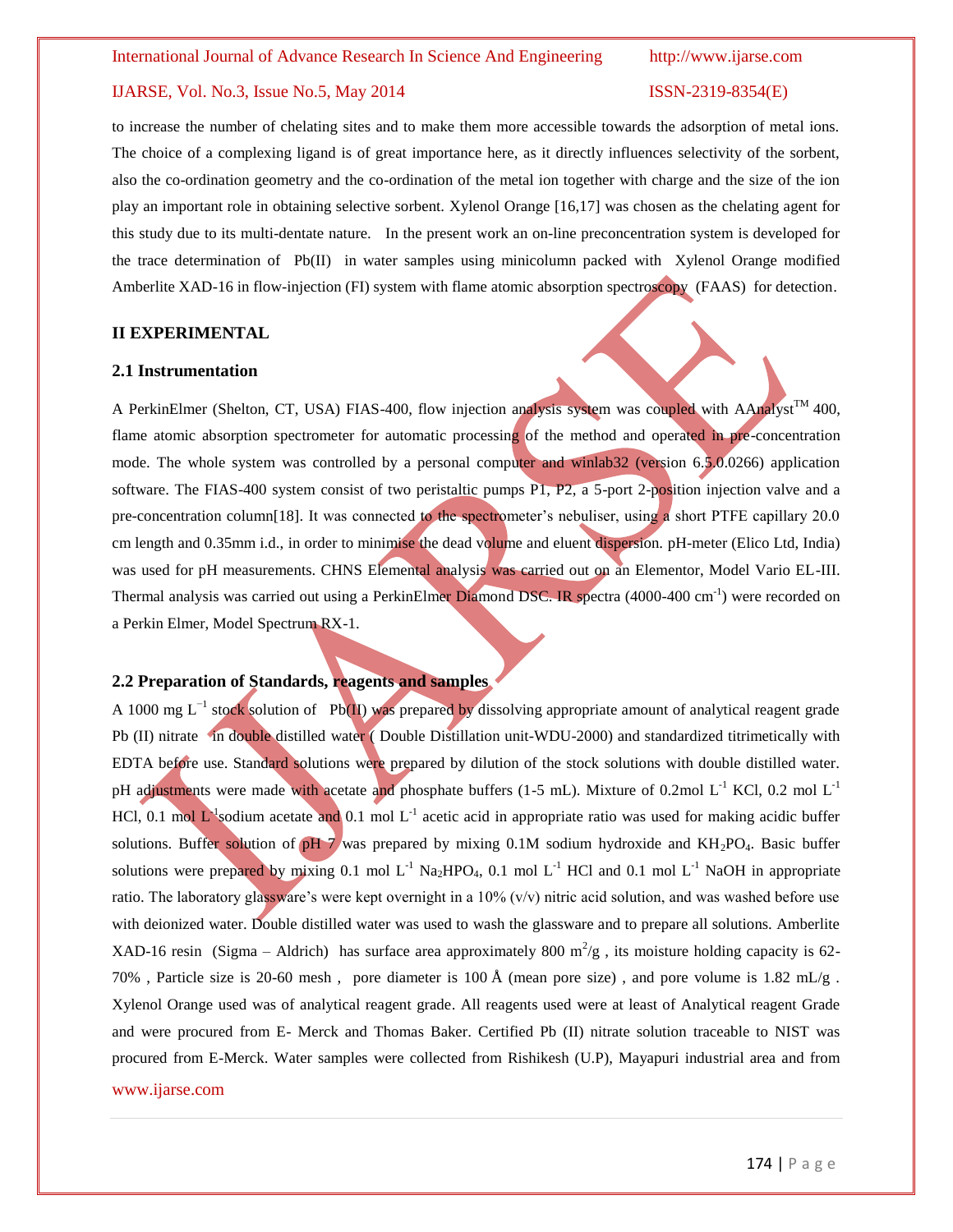NuODOH,C),NH,C NaOOCH,C) NH,C

# IJARSE, Vol. No.3, Issue No.5, May 2014 ISSN-2319-8354(E)

Yamuna river in Delhi. Standard reference material (SRM-1643e),Trace elements in water was supplied by NIST Gaithersburg, MD, USA.

# **2.3 Synthesis of Amberlite XAD-16 functionalized with Xylenol Orange (AXAD16-XO)chelating resin**

The Amberlite XAD-16 (styrene-divinylbenzene copolymer) was modified according to the procedure reported in the literature [18]. The synthesis involves nitration of XAD-16, followed by the reduction to form an aromatic amine. This amine facilitates the formation of a stable diazonium salt. The diazotized resin was filtered, washed with cold water and reacted with Xylenol Xrange at 0-3°c for 24 h. The resulting brown-colored beads were filtered, washed with water and finally air-dried. The structure of Amberlite XAD16- Xylenol Orange (AXAD16-XO) is shown below:

**Fig.1 Proposed structure of Amberlite XAD-16 functionalized with Xylenol Orange resin 2.4 Preparation of minicolumn**

A minicolumn for solid phase extraction preconcentration of Pb(II) was prepared by packing 130 mg of the synthesized AXAD16 – XO resin in a glass column (3.0 cm length and 3.0 mm internal diameter). The two ends of the column were sealed with cotton. The prepared column was washed with  $2 \text{mol L}^{-1}$  HNO<sub>3</sub>, and was washed with water before use. The column had a constant performance during all experiments, and there was no need for any regeneration or repacking.

### **2.5 Sample Preparation**

Water samples were collected from three different places, Rishikesh (U.P), Yamuna water and Mayapuri industrial area. For these samples, the only pretreatment done was acidification to pH 2.0 with nitric acid, which was performed immediately after collection, in order to prevent adsorption of the Pb(II) ions on the flask walls. The samples were filtered through a 0.45 µm pore size filter to remove any suspended particulate matter prior to its preconcentration. After the samples were filtered the filtrate was adjusted to pH 4.5 by addition of buffer solution.

### **2.6 Online preconcentration system**

The preconcentration and determination of Pb(II) was made using two lines FI-manifold and a two step procedure. Acid resistant tubes (tygon) were used to pump the sample through the minicolumn with peristaltic pump P1. A suitable aliquot of the solution containing Pb (II) was passed through this column after adjusting its pH to an optimum value. The enriched  $Pb(II)$  - Amberlite XAD-16 – Xylenol Orange resin complex was then eluted with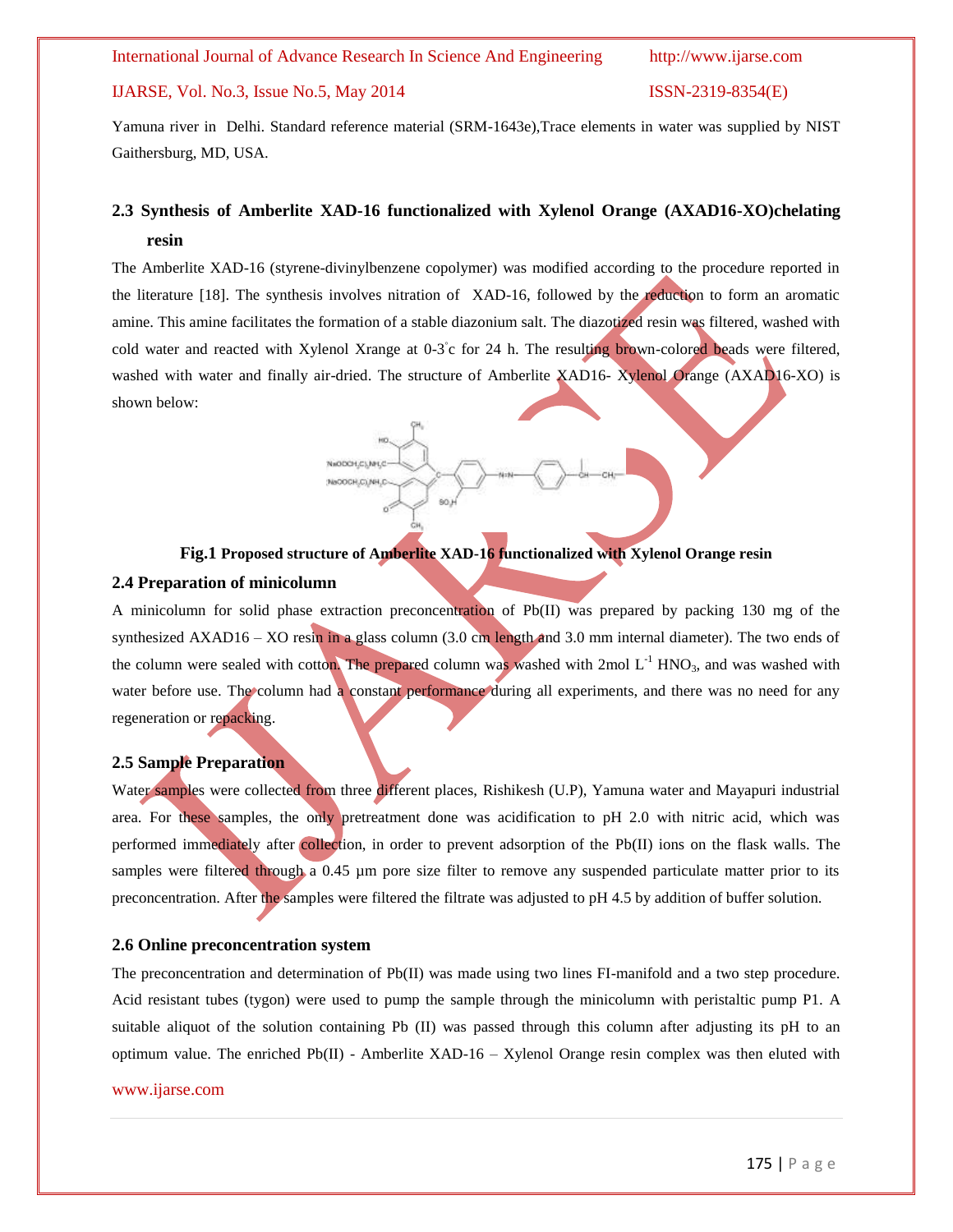$HNO<sub>3</sub>$  at an optimum flow rate of 5.0 mL min<sup>-1</sup> by using peristaltic pump P2 and then subjected to on-line flame atomic absorption spectrometric determination. Calibrations were linear in the range 11.3-350 µg  $L^{-1}$  of Pb(II). In a similar manner, unknown water sample solutions were also subjected to analysis and the Pb(II) content was determined with reference to the calibration graph. For every standards and sample solution three replicates of measurements were carried out. FI-FAAS analysis program was controlled by a computer program [19] which includes: pre-filling, filling, and loading and elution steps.

# **III RESULTS AND DISCUSSION**

# **3.1 Characterization of the Amberlite XAD-16 functionalized with Xylenol Orange (AXAD16 – XO) chelating resin**

# **3.1.1 FT-IR spectrum of AXAD-16-XO resin**

FT-IR spectrum of resin (Fig.2) has additional bands at 3424 cm<sup>-1</sup> (O-H stretching), 2924 cm<sup>-1</sup> (C-H), 1630cm<sup>-1</sup> (COO ), 1536cm<sup>-1</sup> (N=N), 1350 cm<sup>-1</sup> (C-N) and 1265 cm<sup>-1</sup> (C-OH aromatic). This supports the loading of Xylenol Orange onto Amberlite XAD-16 with diazotized (N=N) coupling.



# **Fig. 2 FT-IR spectra of (a)Amberlite XAD-16 functionalized with Xylenol Orange (b) Xylenol Orange and (c) Amberlite XAD-16**

# **3.1.2 Thermo- Gravimetric Analysis (TGA)**

The thermogram of freshly prepared AXAD16 – XO resin showed a very slow but steady weight loss up to  $500^{\circ}$ C. Up to 130 $\rm{^0C}$  the observed weight loss is 15.3%, this is due to the removal of physisorbed water on the resin, which supports the presence of eight water molecules per repeat unit of chelating resin. This may be due to very big size of Xylenol Orange. It is reasonable to assume that with each ring one dye molecule is covalently bonded through an azo group. Most probably it occupies a position para to the  $-CH-CH_{2}$ -group, owing to electronic effect and steric reasons.

### **3.1.3 CHN Elemental Analysis**

www.ijarse.com Elemental analysis provides a means for the rapid determination of carbon, hydrogen, and nitrogen in organic matrices and other types of materials. The C H N % in AXAD16 – XO resin was found to be Carbon, 47.35%; Hydrogen, 5.07%; Nitrogen, 5.37%; sulphur, 3.20%; while calculated for  $C_{38}H_{51}N_2O_{21}SNa_4N_2$  shows Carbon,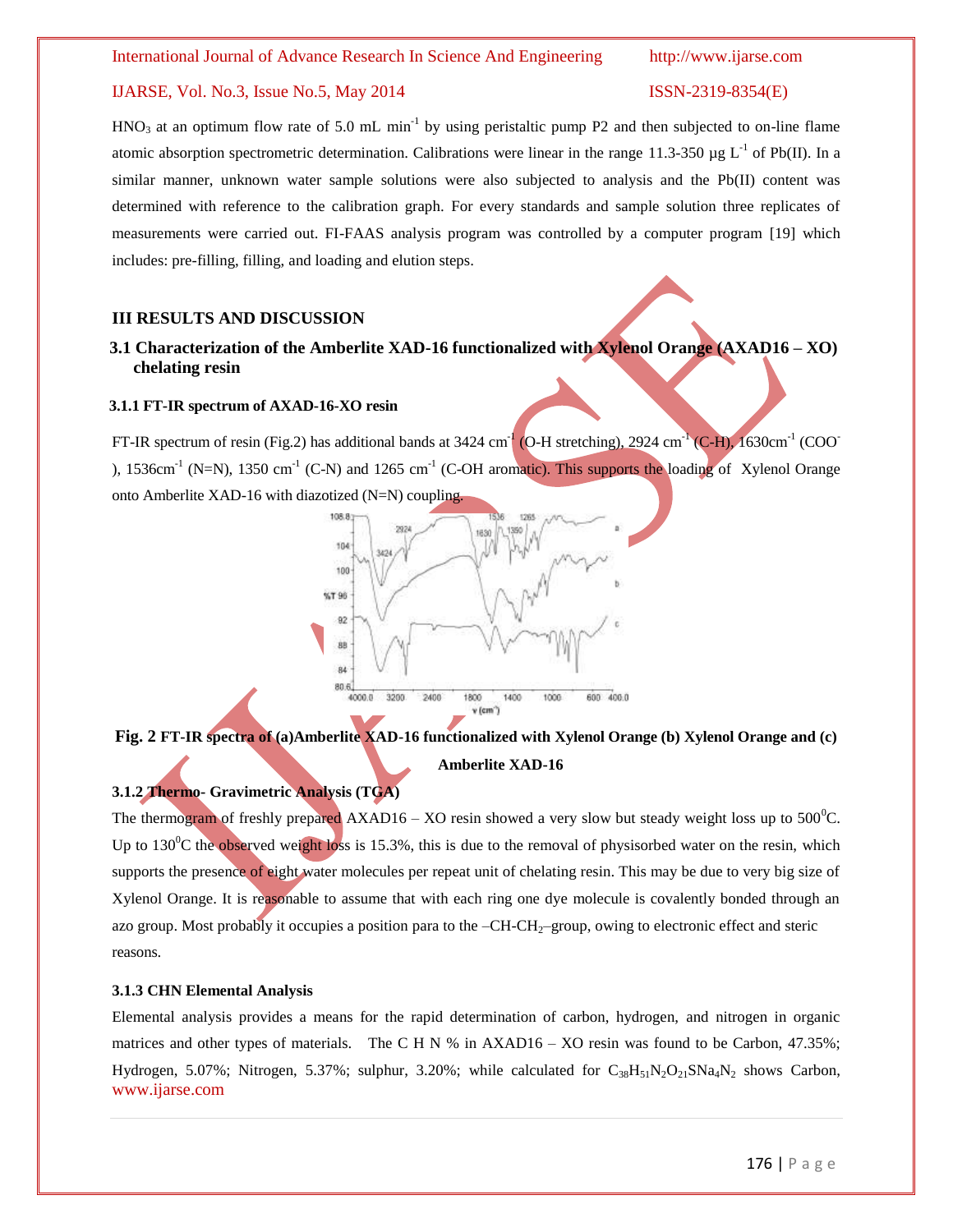45.22%; Hydrogen, 4.93%; Nitrogen, 5.41%; sulphur, 3.09%. This further confirmed that eight water molecules were present per repeat unit of chelating resin.

# **3.2 Optimum condition for sorption and desorption**

In order to get the best performance for the flow system, the effect of various chemicals and instrumental parameters on the preconcentration and determination of Pb(II) were studied and optimized using online preconcentration procedure . The absorbance of Pb (II) was used as an analytical signal in this procedure.

### **3.2.1 Effect of pH**

The pH value for the sample solution is one of the most important variables controlling the Pb  $(II)$  ions sorption limit because the sorption process of Pb (II) ions is a complex formation reaction and hydrogen ions affect this complexation reaction. The effect of pH was investigated in the range of  $2 - 10$ . In this study, pH values of sample solutions containing 200 µg  $L^{-1}$  Pb (II) was adjusted to the desired pH value using an appropriate buffer. Sample solutions were passed through a mini column packed with chelating resins with a flow rate of 5mL min<sup>-1</sup>. The adsorbed Pb (II) was eluted by stream of 0.5mol L<sup>-1</sup>HNO<sub>3</sub> with a flow rate of 5 mLmin<sup>-1</sup>. Fig.5 shows that the absorbance signal has a maximum value at pH 4 - 5 for Pb (II) sample.

At low pH range, Pb enrichment was hindered due to strong protonation of the active sites in the sorbent. The medium pH facilitated complex formation. For higher pH values the signal decrease was observed due to hydroxide formation. Thus the pH values for all samples and standard solution were adjusted to the optimum value of 4.0-5.0 for subsequent studies.

### **3.2.2 Effect of Eluent Concentration**

Desorption of adsorbed Pb(II) ions was carried out directly in the flow system using various acidic eluents. So, to choose the best type of acid as eluent hydrochloric, sulphuric and nitric acid of the same concentration  $(2.0 \text{ mol L}^{-1})$ were tested. The results obtained show that nitric acid has high elution ability and the reproducibility of signals was better with nitric acid. Thus, nitric acid was selected as the eluent for further studies. The effect of nitric acid concentration was studied in the range of  $0.01-2.0$  mol L<sup>-1</sup>. The results show (Fig. 6) that with increase in the nitric acid concentration up to  $0.5$ mol  $L<sup>1</sup>$ , absorbance increases and then decreases slightly at higher concentrations. Therefore,  $0.5$ mol L<sup>1</sup>nitric acid was chosen as eluent, while the elution time was fixed at 20s in order to ensure the complete elution of adsorbed Pb (II) ions even at high concentration.



0.05 0.06 0.07 0.08 0.09 0 0.5 1 1.5 2 **bsobance Eluent Conc., mol L-1**

 **Fig. 3 Effect of pH Fig. 4 Effect of eluent concentration**



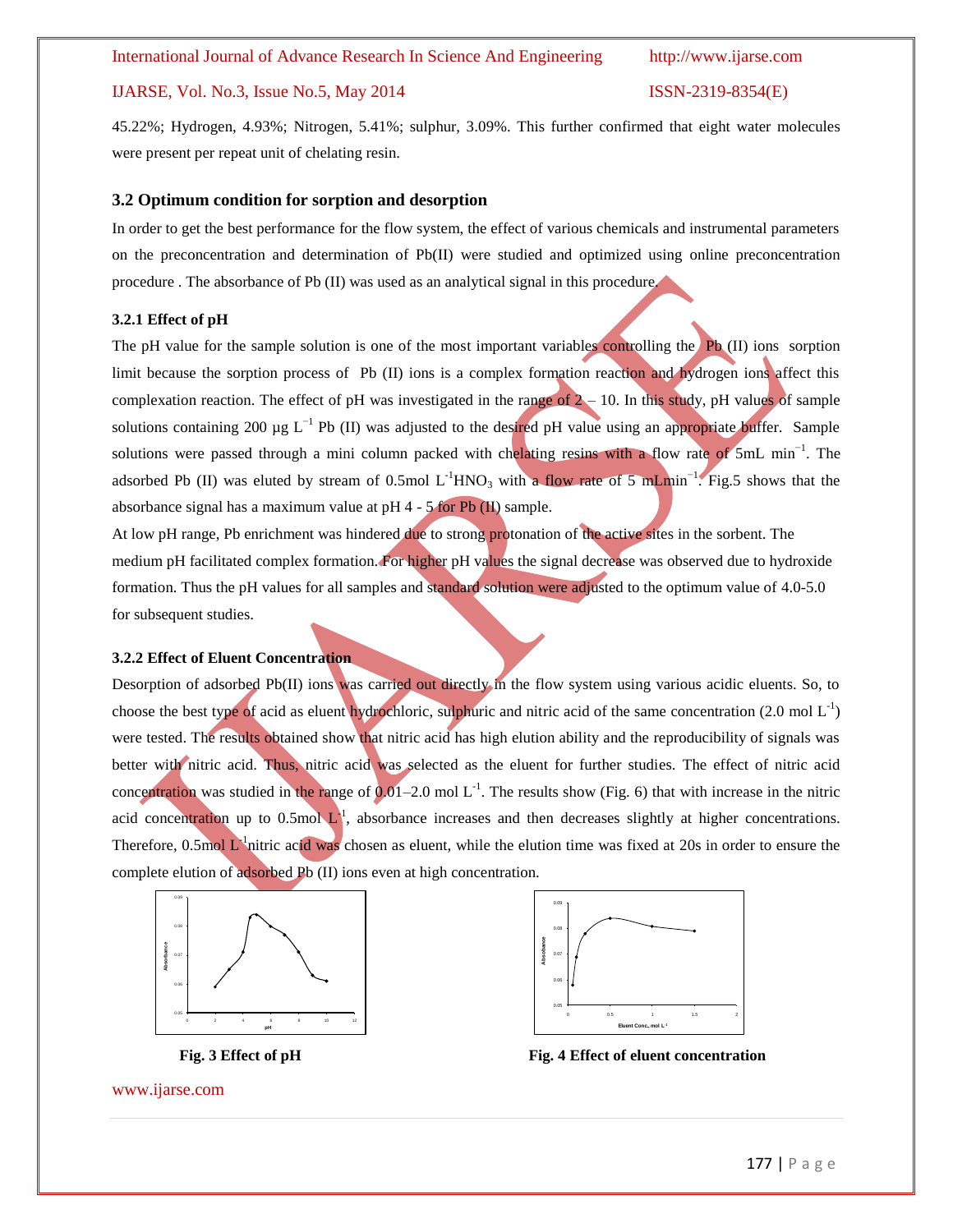### **3.2.3 Effect of Sample Flow Rate and Eluent Flow Rate**

On-line time-based preconcentration systems are influenced by the loading flow rate because it regulates maximum mass transfer from liquid to solid phase .The amount of sample varies with flow rate if preconcentration time is constant, for this experiment. Therefore, at fixed 5mL min<sup>-1</sup> eluent flow rate, the effect of the sample flow rate on the preconcentration of 4.0 mL of 200  $\mu$ g L<sup>-1</sup> Pb(II) solutions were investigated in the range of 2–7mL min<sup>-1</sup>. Analytical signals decreased at flow rates more than  $5mLmin^{-1}$  as shown in Fig. 7. These results indicate that Pb (II) sorption is less at high flow rates because Pb (II) ions pass by column too quickly so that the time between the phases is not sufficient for a significant retention. Moreover, high flow rates increase back pressure and this could cause leakage. Thus, a flow rate of 5mL min<sup>-1</sup> was chosen for subsequent experiments as a compromise between efficiency and stability of system.

The eluent flow rate is an important parameter, and the elution efficiency could be influenced by this parameter. The effect of HNO<sub>3</sub> flow rate was studied (Fig.8) within the range of 2.0–7.0 mL min<sup>-1</sup> at a fixed sample flow rate of 5 mL min<sup>-1</sup>. The maximum absorbance was achieved at the flow rate of 5mL min<sup>-1</sup> for 200 µg L<sup>-1</sup> Pb(II). Thus 5mL min<sup>-1</sup> flow rate of 0.5mol  $L^{-1}$  HNO<sub>3</sub> was used in subsequent experiments.







# **3.3 Analytical performance of online precocentration system**

The characteristic data for the online preconcentration system are shown in Table 1. The efficiency of solid phase extractor (SPE) was determined by analyzing the  $Pb(II)$  contents of column eluents. From the result obtained by repeated precocentration retention efficiency > 98% was calculated. The results are highly reproducible giving an overall precision of 3.9% R.S.D for five successive determinations of 200  $\mu$ g L<sup>-1</sup> levels of Pb(II). Preconcentration Factor was calculated as a ratio of the calibration curve slopes obtained when applying the preconcentration step (FI-FAAS) and the slope obtained without it (FAAS). At pH 4.5 for sample loading time 60s, 120s and 180s the PF calculated were 19, 36  $\&$  65 respectively. The detection limit corresponds to three times the standard deviation for five determinations of the blank was found to be 3.4, 2.7 and 1.9  $\mu$ g L<sup>-1</sup> for 60s, 120s and 180s preconcentration time respectively. The limit of quantification is defined as concentration that gives a response equivalent to ten times the standard deviation of the blank it is 6.3  $\mu$ g L<sup>-1</sup> for 180 s preconcentration time. The limit of quantification is defined as concentration that gives a response equivalent to ten times the standard deviation of the blank. With total analysis time of 121 s (1+ 10 +20s for prefill, 60s for preconcentration, & 30s for elution), a sampling frequency of 30 h<sup>-1</sup> was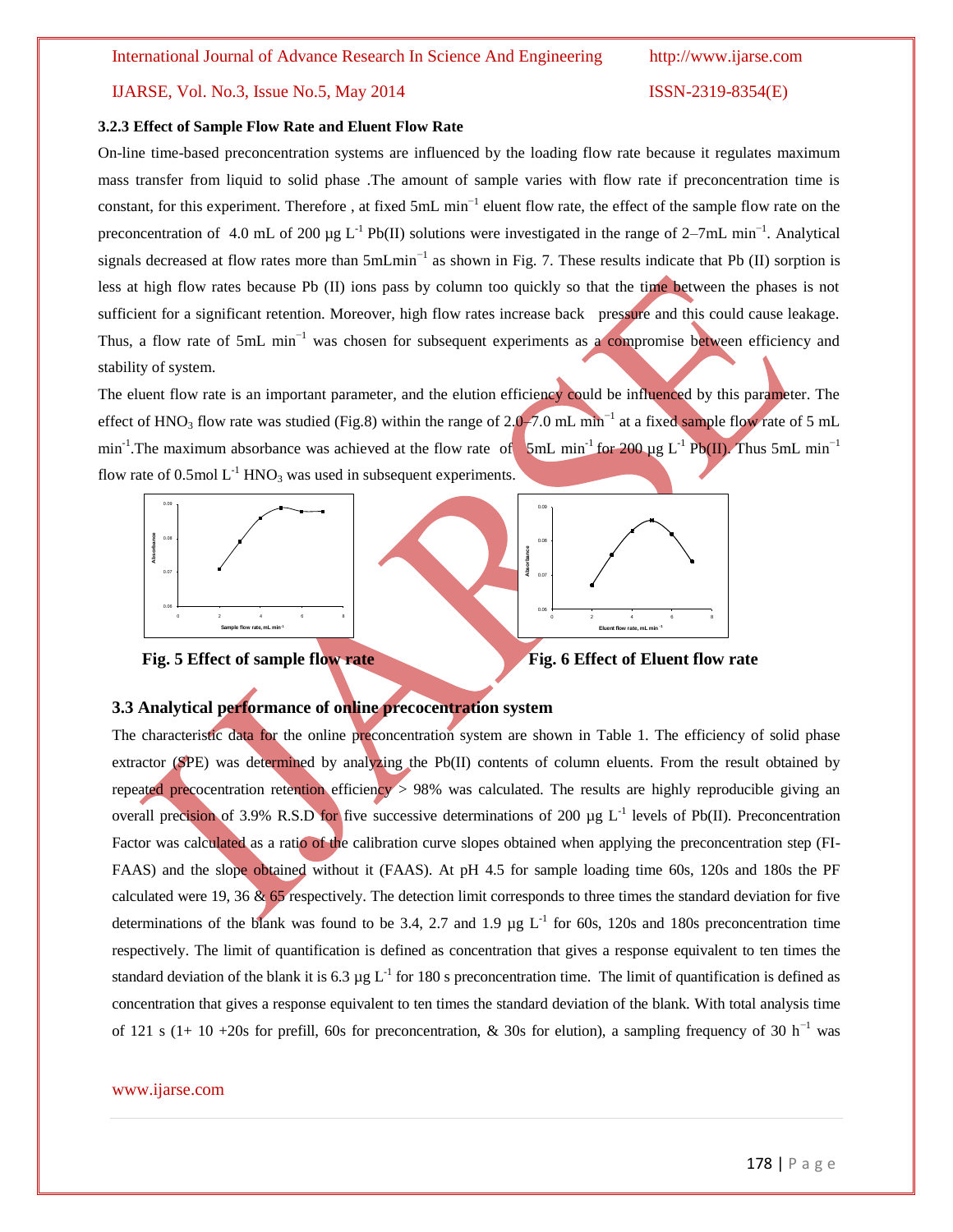obtained for 5 mL of sample solution. Higher sensitivities can be obtained by modifying the method i.e. using longer preconcentration time of 3 min at the expense of lower sample throughput.

# **3.4 Effect of matrix ions on precocentration**

The chloride, nitrate, sulfate and phosphate ions commonly found in natural water samples have the capability to complex with many metal ions. Therefore, in their presence, the efficiency of the chelating resins to bind metal ions may be hampered resulting in the reduction of overall enrichment. Thus, the effect of NaCl, NaNO<sub>3</sub>, Na<sub>2</sub>SO<sub>4</sub> Na<sub>3</sub>PO<sub>4</sub>, NaBr, MgCl<sub>2</sub>, citric acid, tartaric acid & ascorbic acid on the sorption efficiency of AXAD16-XO resin for 200 $\mu$  L<sup>-1</sup> Pb(II) were studied using the recommended flow-injection column method under the optimum conditions. They were added to the metal ion solution before applying the recommended column procedure. The tolerance limits for electrolytes are given in Table 2. A species is considered to interfere when it lowers the recovery of metal ions by more than  $\pm 5\%$  compared to the value observed in its absence. In general, the tolerance limits suggest that common ions & organic acids like citric acid, tartaric acid & ascorbic acid ions do not adversely affect sorption on the present resin when present in moderate amounts.

| <b>Parameter</b>                           |                                          |  | <b>Optimum conditions</b>              |             |  |  |  |
|--------------------------------------------|------------------------------------------|--|----------------------------------------|-------------|--|--|--|
| pH range                                   | $4 - 5$                                  |  |                                        |             |  |  |  |
| Sample flow rate $(mL min^{-1})$           | 5.0                                      |  |                                        |             |  |  |  |
| Eluent flow rate $(mL min^{-1})$           | 5.0                                      |  |                                        |             |  |  |  |
| Acid conc. for desorption                  | $0.5 \text{ mol} L^{1}$ HNO <sub>3</sub> |  |                                        |             |  |  |  |
| Preconcentration time $(PT, S)$            | 60                                       |  | 120                                    | 180         |  |  |  |
| <b>L</b> inear range $(\mu g L^{-1})$      | $11.3 - 350$                             |  | $9 - 250$                              | $6.3 - 140$ |  |  |  |
| <b>Limit</b> of detection $(\mu g L^{-1})$ | 3.4                                      |  | 2.7                                    | 1.9         |  |  |  |
| Sample throughput $(h^{-1})$               | 30                                       |  | 20                                     | 15          |  |  |  |
| Enhancement factor (EF)                    | 19                                       |  | 36                                     | 65          |  |  |  |
| <b>Regression equation (7</b>              |                                          |  | $A_{60} = -0.00216 + 0.00043[Pb(II)]$  |             |  |  |  |
| standards, $Pb(H)$ /µg $L^1$ )             |                                          |  | $A_{120} = 0.00504 + 0.00080[Pb(II)]$  |             |  |  |  |
| (with preconcentration)                    |                                          |  | $A_{180} = 0.00742 + 0.00146$ [Pb(II)] |             |  |  |  |
| Regression equation (7                     |                                          |  |                                        |             |  |  |  |
| standards, $Pb(H)$ ] /µg $L^{-1}$ )        | $A = 0.00014 + 0.0000225$ [Pb(II)]       |  |                                        |             |  |  |  |
| (without preconcentration)                 |                                          |  |                                        |             |  |  |  |
| Correlation coefficient                    | 0.99566                                  |  | 0.99847                                | 0.99612     |  |  |  |
| Precision (RSD %)                          | 3.9, $[Pb(II)] = 200 \mu g L^{-1}$       |  |                                        |             |  |  |  |

**Table 1 Analytical performance of the FI on-line method for Pb(II) determination**

# **3.5 Accuracy of the Method**

In order to evaluate the accuracy of developed procedure, certified reference material NIST SRM 1643e (National Institute of Standard and Technology, Trace elements in water) was analyzed for Pb(II). The results are described in Table 3. It was found that there is no significant difference between achieved results by proposed method and certified results.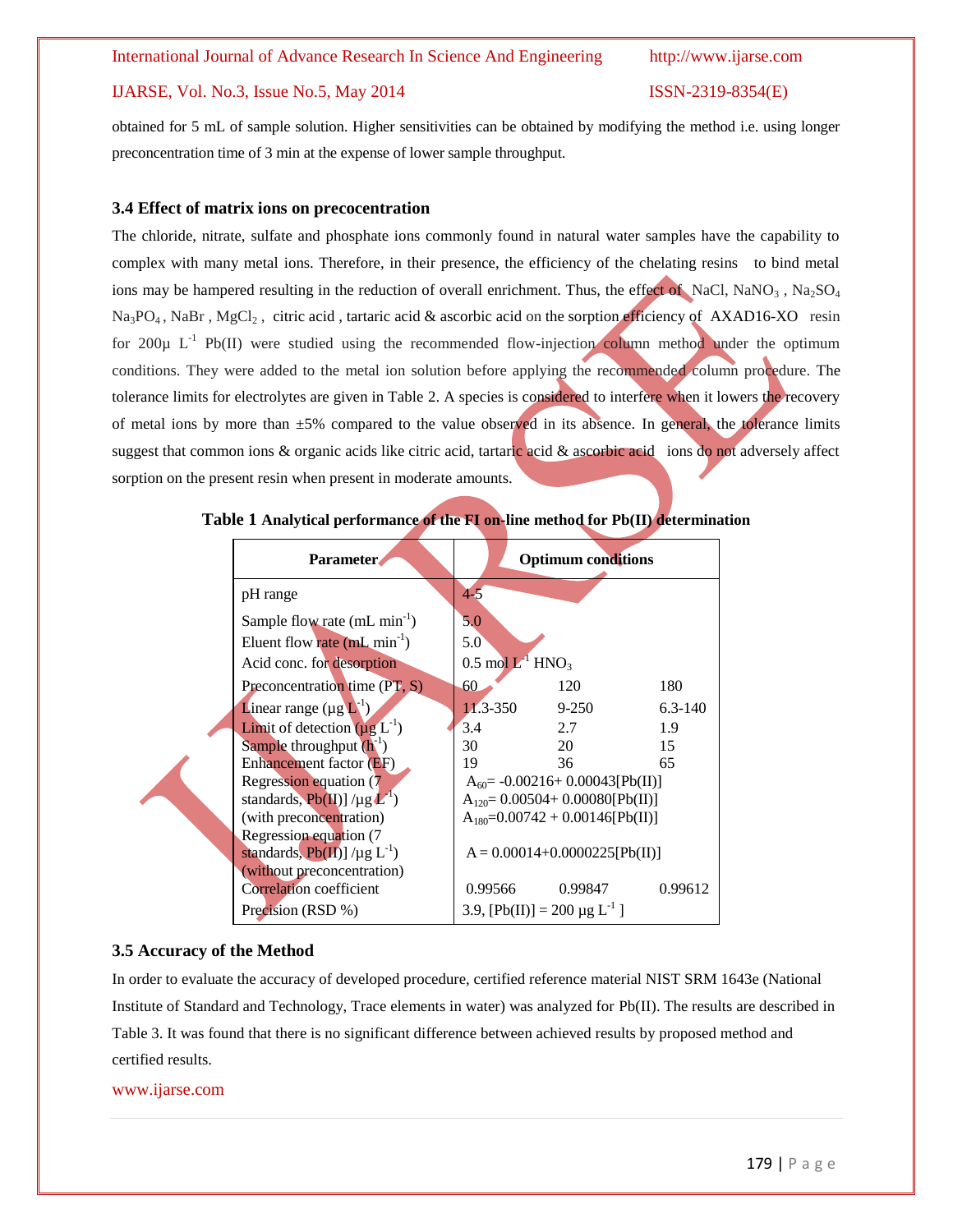| <b>Foreign species</b>                  | <b>Tolerance</b><br>limit | <b>Foreign species</b>                         | <b>Tolerance</b><br>limit |  |
|-----------------------------------------|---------------------------|------------------------------------------------|---------------------------|--|
| NaCl <sup>a</sup>                       | 0.3                       | $Fe(III)^b$                                    | 20                        |  |
| $Na2SO4a$                               | 0.04                      | $Cu(II)b, Cd(II)b$                             | 10                        |  |
| $NaIa$ , NaNO <sub>3</sub> <sup>a</sup> | 0.05                      | $\mathrm{Al(III)}^{b}$ , $\mathrm{Zn(II)}^{b}$ | <b>10</b>                 |  |
| $Na3PO4a$                               | 0.003                     | EDTA <sup>c</sup>                              | 0.5                       |  |
| NaBr <sup>a</sup>                       | 0.03                      | Citric acid <sup>a</sup>                       | 0.3                       |  |
| MgCl <sub>2</sub> <sup>a</sup>          | 0.07                      | Tartaric acid <sup>a</sup>                     | 0.04                      |  |
| $K(I)^b$ Ca $(II)^b$                    | 5                         | Ascorbic acid <sup>a</sup>                     | 0.03                      |  |

# **Table 2 Effect of neutral electrolytes and diverse ions on the FI on-line preconcentration of Pb(II)**

 $\rm{a}^a$ mol  $\rm{L}^{-1}$  ,  $\rm{b}^b$ mg  $\rm{L}^{-1}$  ,  $\rm{c}^b$ mmol  $\rm{L}^{-1}$ 

# **Table 3 Pb(II) determination in Standard reference material using AXAD16-XO resin**

| <b>Sample</b>                        | $Pb(II)$ (µg L <sup>-1</sup> ) | <b>Recovery</b>             |       |
|--------------------------------------|--------------------------------|-----------------------------|-------|
|                                      | <b>Certified value</b>         | <b>Proposed methodology</b> | (%)   |
| SRM1643e.<br>Trace elements in water | $19.63 \pm 0.21$               | $19.03 \pm 0.39$            | 96.9% |

# **3.6 Analysis of Pb(II) in water samples**

After validating the proposed method using standard reference material, the recommended procedure was applied to analyze Pb(II) in water collected from three different places, Rishikesh (U.P), Yamuna water & Mayapuri industrial area. Since analyte concentration of water sample was too low by direct method, therefore water samples were spiked with certified Pb(II) nitrate solution traceable to NIST. The accuracy of the preconcentration procedure was performed by the recovery experiments for spiked sample. The results are given in Table 4. It has been found that the addition of Pb(II) ions gives very good recovery.

# **Table 4 Results for the determination of Pb(II) in water sample**

| <b>Sample</b>  | $Pb(II)^{a}$ found<br>$Pb(II)$ added |                   | <b>Recovery</b> |  |
|----------------|--------------------------------------|-------------------|-----------------|--|
|                | $(mg L^{-1})$                        | $(mg L-1)$        | $(\%)$          |  |
|                |                                      | $0.045 \pm 0.002$ |                 |  |
| Mayapuri Area, | 0.05                                 | $0.09 \pm 0.004$  | 95              |  |
| Delhi, India   | 0.15                                 | $0.19 \pm 0.02$   | 97              |  |
|                | 0.30                                 | $0.34 \pm 0.018$  | 99              |  |
|                |                                      | $0.03 \pm 0.002$  |                 |  |
| Yamuna Water,  | 0.05                                 | $0.075 \pm 0.004$ | 94              |  |
| Delhi, India   | 0.15                                 | $0.175 \pm 0.002$ | 98              |  |
|                | 0.3                                  | $0.32 \pm 0.016$  | 97              |  |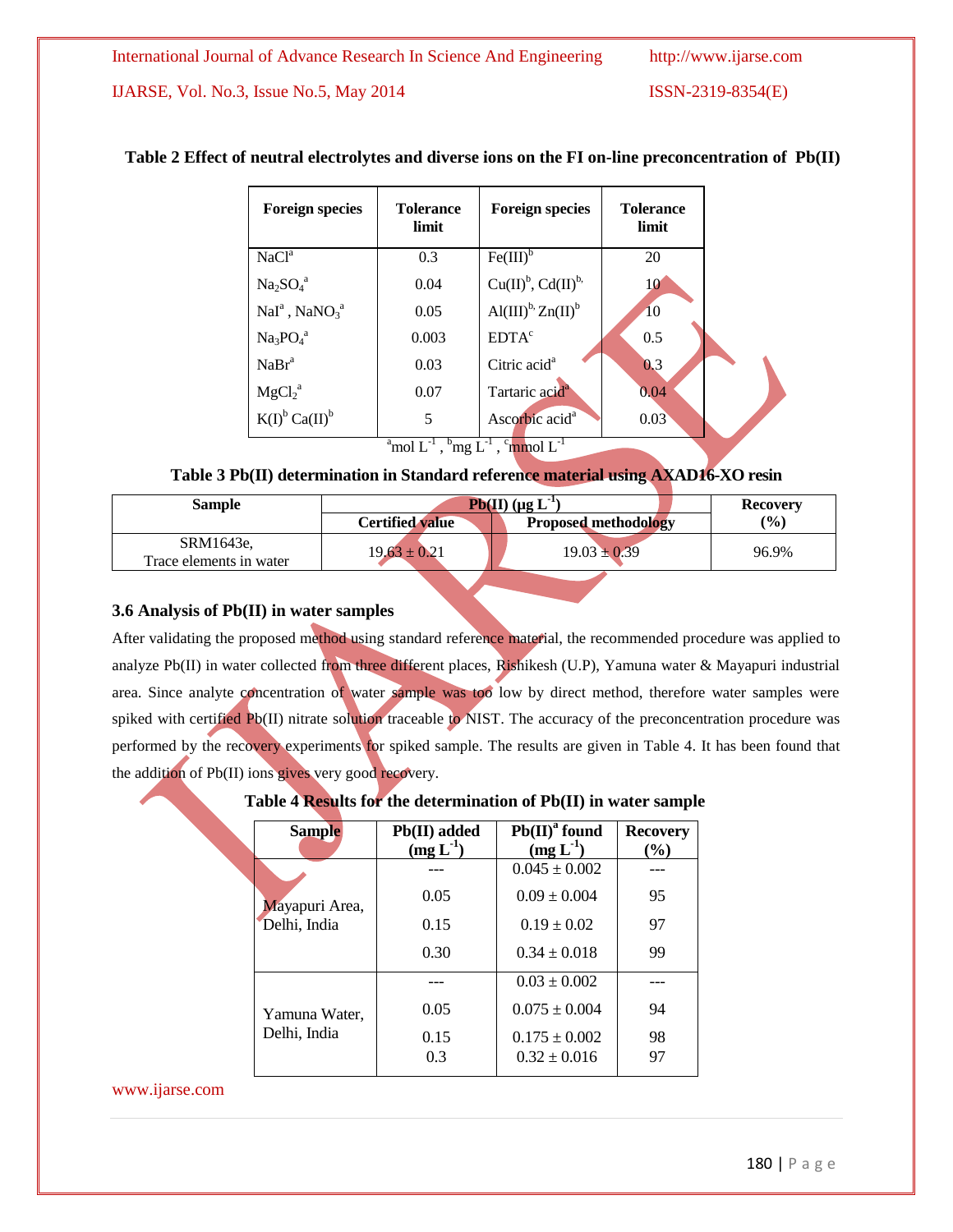IJARSE, Vol. No.3, Issue No.5, May 2014 ISSN-2319-8354(E)

|                  |      | $0.02 \pm 0.006$  |    |
|------------------|------|-------------------|----|
| Ganges Water,    | 0.05 | $0.067 \pm 0.002$ | 96 |
| Rishikesh, India | 0.15 | $0.165 \pm 0.006$ | 97 |
|                  | 0.30 | $0.315 \pm 0.008$ | 98 |

<sup>a</sup>Confidence interval 95%

For comparative purposes, the performance characteristics of the proposed method and other selected on-line SPE preconcentration FAAS methods reported in the literature are given in Table 5. The proposed method shows good detection limit (DL), high sample throughput with reasonable enhancement factor (EF) over other on-line preconcentration methods.

# **IV CONCLUSION**

The results obtained in the present work confirm the performance of the synthesized AXAD16-XO resin as a new solid phase extractor in the online preconcentration and determination of  $Pb(\Pi)$  in water sample using flow injection with flame atomic absorption spectrometry (FAAS) for detection. The developed resin shows high sorption capacity of 213  $\mu$ mol g<sup>-1</sup> for Pb(II) as compared to other reported resins. The difference is due to large surface area of Amberlite XAD-16 and multidentate nature of ligand loaded. The proposed method is simple and fast with reasonable performance characteristics and high sample throughput as compared to other reported resins. The proposed resin possesses high stability and it can remain stable in strongly acidic and basic media. This feature provides the advantage of using this resin for several times (70-80 cycles). The flow injection analysis system provides simplicity, flexibility and good precision. The efficiency of the online preconcentration systems were tested by determining Pb(II) in a water samples using certified Pb(II) nitrate solution traceable to NIST by standard addition method. The accuracy of the developed on-line FI-FAAS procedure employing four chelating resins as column material were tested by analyzing Pb(II) determination in standard reference material (SRM-1643e) supplied by NIST Gaithersburg, MD, USA.

# **Table 5 Comparison of the performance characteristics among selected on-line SPE methods the developed one for Pb(II) determination with FAAS.**

| <b>Support</b>    | <b>Chelating Agent</b>                   | <b>Eluent</b>    | EF | $f(h^{-1})$ | <b>RSD</b><br>(%) | DL<br>$(\mu g L^{-1})$ | Ref.   |
|-------------------|------------------------------------------|------------------|----|-------------|-------------------|------------------------|--------|
| Amberlite XAD-2   | Xylenol Orange                           | HNO <sub>3</sub> | 22 | 36          | 1.69              | 1.058                  | $[11]$ |
| Amberlite XAD-2   | 2-(2'Benzothiazolylazo)p<br>cresol(BTAC) | HC <sub>1</sub>  | 43 | 27          | 6.5               | 4.3                    | $[20]$ |
| Amberlite XAD-4   | 4-(2 pyridylazo)<br>resorcinol           | HC <sub>1</sub>  | 9  | 16          | 2.3               |                        | $[21]$ |
| Polyurethane foam | 4-(2-pyridylazo)-<br>resorcinol          | HC <sub>1</sub>  | 51 |             | 2.1               | 0.4                    | $[22]$ |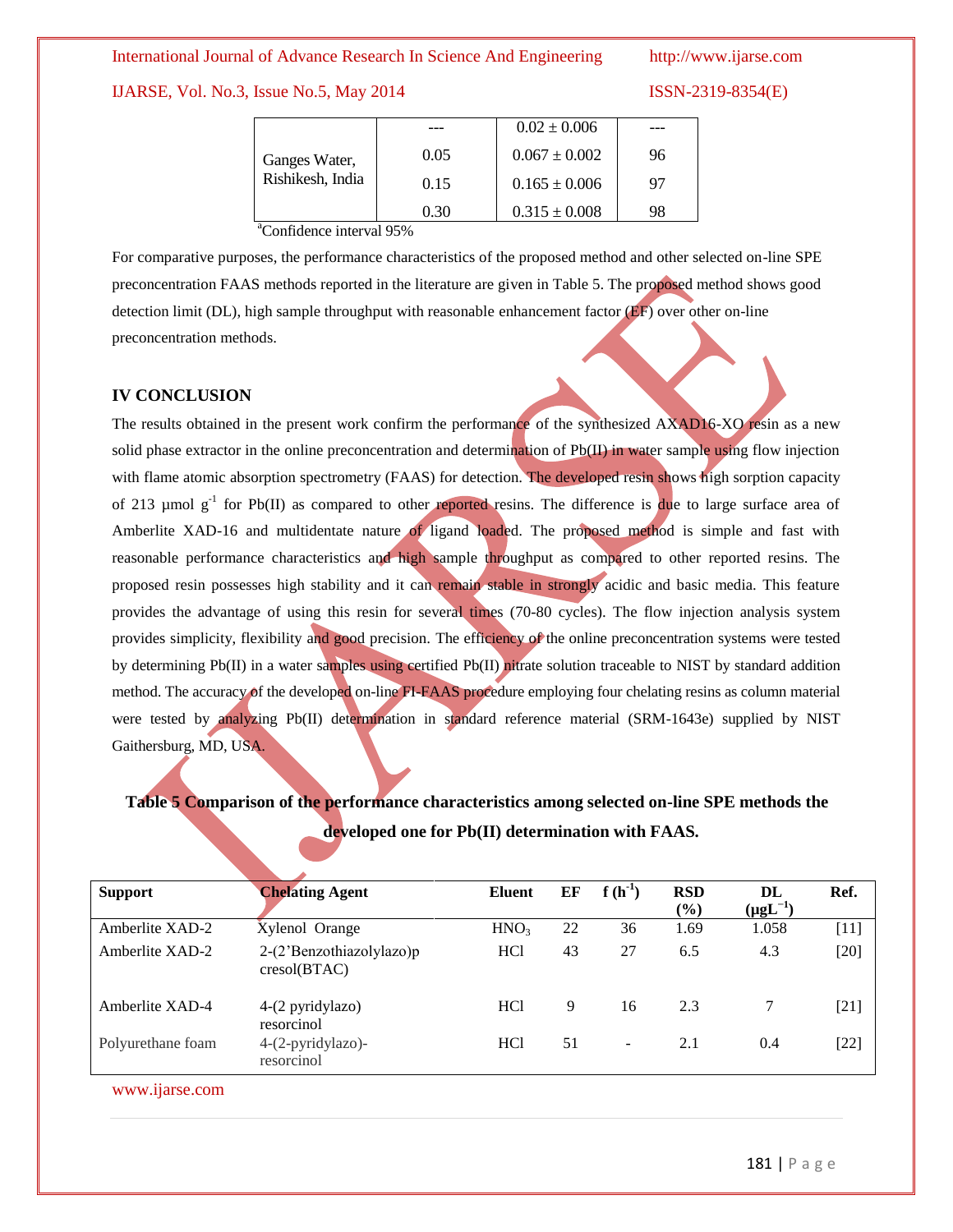# IJARSE, Vol. No.3, Issue No.5, May 2014 ISSN-2319-8354(E)

|                                 | Dimethylglyoxime                                              | Triton<br>$X-114$ | 44 |    | 1.0 | 1.4  | $[23]$              |
|---------------------------------|---------------------------------------------------------------|-------------------|----|----|-----|------|---------------------|
| Polyurethane foam               | $2-(6'-methyl-2'-$<br>benzothiazolylazo)<br>chromotropic acid | HC <sub>1</sub>   | 37 | 19 | 3.1 | 0.80 | $[24]$              |
| Polyurethane foam               | 2 benzothiazolyl<br>azo-p-cresol                              | HC1               | 26 | 48 | 6.0 | 1.0  | $[25]$              |
| Polyurethane foam               | 2-(2-thiazolylazo)-<br>5 dimethylamino<br>phenol              | <b>HCl</b>        | 45 | 27 | 6.8 | 2.2  | $[26]$              |
| Microcrystalline<br>naphthalene | Ammonium<br>pyrrolidine<br>dithiocarbamate                    | <b>HCl</b>        | 65 |    | 2.7 | 4.6  | $[27]$              |
| Amberlite<br>$XAD-16$           | <b>Xylenol Orange</b>                                         | HNO <sub>3</sub>  | 65 | 32 | 3.9 | 1,9  | <b>This</b><br>work |

f: sampling frequency; DL: detection limit; RSD: precision (relative standard deviation); EF: enhancement factor.

# **V ACKNOWLEDGEMENT**

The authors are thankful to Department of Science and Technology, Government of India, New Delhi, India for financial assistance. Thanks to Prof A.K.Singh, Head of Department, Department of Chemistry, Indian Institute of Technology for giving proper guidance

# **REFERENCES**

- [1] www.epa.gov./safewater (January 2002).
- [2] E. Rossi, "Low Level Environmental Lead Exposure  $-\cancel{A}$  Continuing Challenge". The Clinical biochemist. *Reviews/ Australian Association of Clinical Biochemists*, *29*, 2008, 63.
- [3] Teri Energy Data Directory Yearbook, 2000–2001.
- [4] Z. Fang, Flow Injection Separation and Preconcentration, VCH, New York, 1993.
- [5] B. S. Garg, R. K. Sharma, N. Bhojak, and S. Mittal, Chelating resins and their applications in the analysis of trace metal ions, *Microchemical Journal, 61*, 1999, 94–114.
- [6] D. Kara, The use of chelating solid phase materials in flow injection systems: a review, *Analytical Letters, 44,* 2011, 457-482.
- [7] S. Dadfarnia, A. M. H. Shabani, F. Tamaddon, and M. Rezaei, Immobilized salen (n,n'-bis (salicylidene) ethylenediamine) as a complexing agent for on-line sorbent extraction/preconcentration and flow injection-flame atomic absorption spectrometry, *Analytica Chimica Acta, 539*, 2005, 69-75.
- [8] A. M. Naghmush, K. Pyrzyńska, and M. Trojanowicz, Flame AAS determination of lead in water with flowinjection preconcentration and speciation using functionalized cellulose sorbent. *Talanta 42*, 1995, 851-860.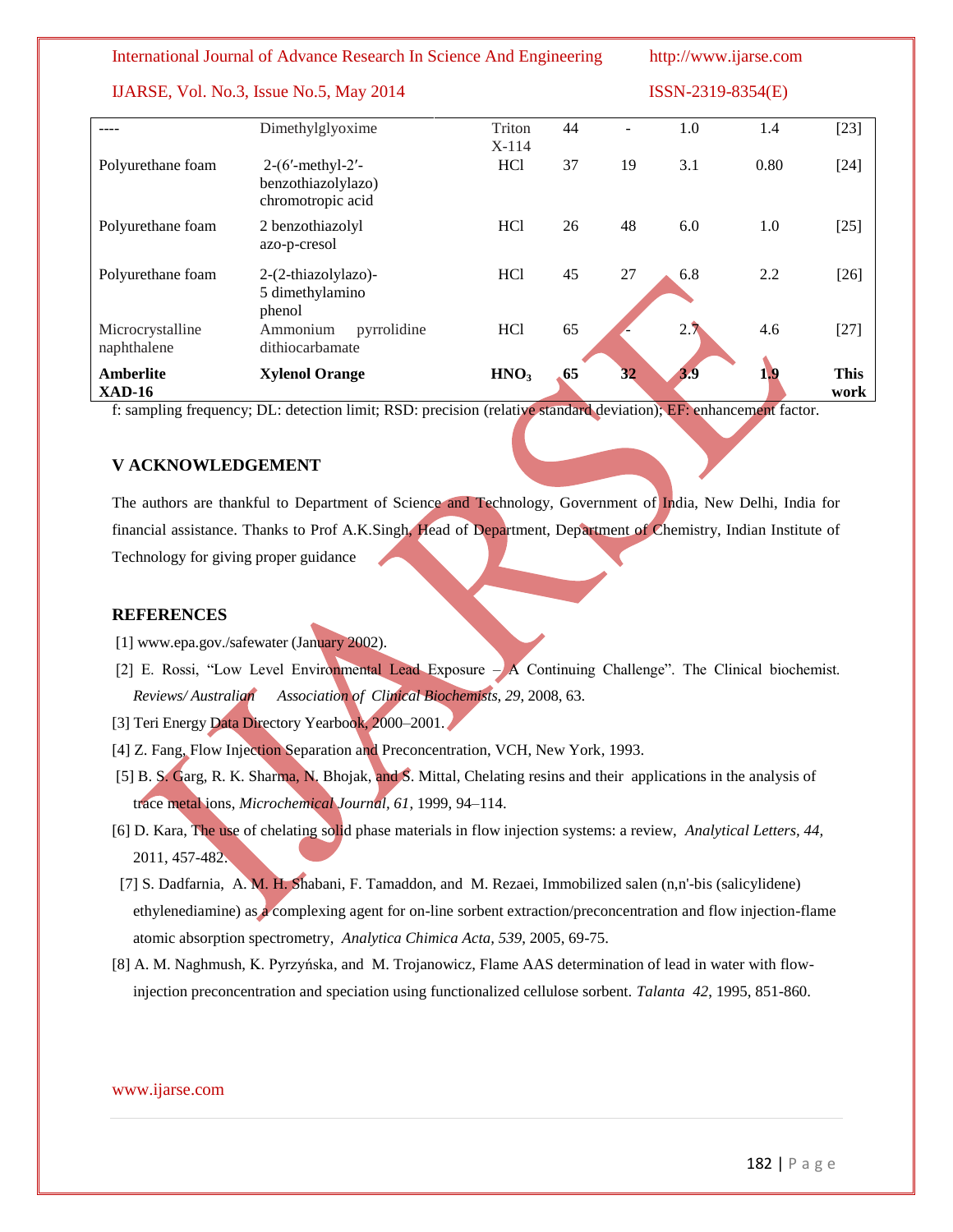# IJARSE, Vol. No.3, Issue No.5, May 2014 ISSN-2319-8354(E)

- [9] S. P.Quinaia, M. do C. E. Rollemberg, and J. B. B. da Silva, Online preconcentration system using a minicolumn of activated carbon for cadmium and lead determination in water by flame atomic absorption spectrometry. *Canadian Journal Of analytical Sciences And Spectroscopy. 51,* 2006*,* 225-233*.*
- [10] A. Kaur, and U. Gupta. Sorption and preconcentration of lead on silica nanoparticles modified with resacetophenone. *European Journal* of *Chemistry, 6*, 2009, 633-638.
- [11] R. Saxena, S. Saxena, and P. Sarojam, Determination of lead in water using amberlite xad-2 functionalized with xylenol orange resin as column material for on-line flow injection-flame atomic absorption spectrometry analysis*., Atomic Spectroscopy, 33*, 2012, 83-91.
- [12]R. Saxena and S. Singh, Flow injection preconcentration system using a new functionalized resin for determination of cadmium(II) by flame atomic absorption spectroscopy, *Indian Journal of Chemistry, 51*, 2012, 1567-1573.

 [13] Y. Liu, Y. Guo, S. Meng, and X. Chang, Online separation and preconcentration of trace heavy metals with 2,6-dihydroxyphenyl-diazoaminoazobenzene impregnated amberlite XAD-4, *Microchimica Acta, 158*, 2007, 239-245.

- [14] G. M. Wuilloud, R. G. Wuilloud, J.C A de Wuilloud, R. A. Olsina, and L. D Martinez, On-line preconcentration and determination of chromium in parenteral solutions by flow injection—flame atomic absorption spectrometry*, Journal of Pharmaceutical and Biomedical Analysis*, *31*, 2003, 117-124.
- [15] A.Islam, A. Ahmad, and M. A. Laskar, A newly developed salicylanilide functionalized Amberlite XAD-16 chelating resin for use in preconcentration and determination of trace metal ions from environmental and biological samples, *Analytical Methods, 3*, 2011, 2041-2048.
- [16] S. [V.](http://link.springer.com/search?facet-author=%22S.+V.+Korneev%22) Korneev, and Y. V. [Kholin,](http://link.springer.com/search?facet-author=%22Yu.+V.+Kholin%22) physicochemical and sorption properties of silica gel with immobilized xylenol orange surface groups, *Russian Journal* of *Applied Chemistry*, *78,* 2005, 71-76.
- [17] A. A.Ensafi, and A. Z. Shiraz, On-line separation and preconcentration of lead(II) by solid-phase extraction using activated carbon loaded with xylenol orange and its determination by flame atomic absorption spectrometry, *Journal of Hazardous Materials*, *[150](http://www.sciencedirect.com/science?_ob=PublicationURL&_hubEid=1-s2.0-S0304389407X03170&_cid=271390&_pubType=JL&view=c&_auth=y&_acct=C000228598&_version=1&_urlVersion=0&_userid=10&md5=34bbb2932ef72c9153440e237d8ae842)*, 2008, 554-559.
- [18] R. K. [Sharma,](http://www.cabdirect.org/search.html?q=au%3A%22Sharma%2C+R.+K.%22) and [P. Pant,](http://www.cabdirect.org/search.html?q=au%3A%22Parul+Pant%22) Preconcentration and determination of trace metal ions from aqueous samples by newly developed gallic acid modified Amberlite XAD-16 chelating resin, *[Journal of Hazardous Materials,](http://www.cabdirect.org/search.html?q=do%3A%22Journal+of+Hazardous+Materials%22) 163*, 2009, 295-301.
- [19] R. Saxena and S. Singh, Online preconcentration and determination of  $Cd(II)$  in water by flow injection –flame atomic absorption spectrometry(FI-FAAS) using salicylic acid functionalized amberlite XAD-2 resin-packed minicolumn, Atomic. Spectroscopy, *34*, 2013, 155-163.
- [20] V. A. Lemos, J. S. Santos , and L. S. Nunes, Synthesis and application of a new functionalized resin in on-line preconcentration of lead*, Separation Science and Technology, 40*, 2005, 1401-1414.
- [21] J. Klamtet, N. Suphrom, and H. Wanwat, A flow injection system for the spectrophotometric determination of lead after preconcentration by solid phase extraction onto Amberlite XAD-4, *Maejo International Journal of Science Technology, 2*, 2008, 408-417.